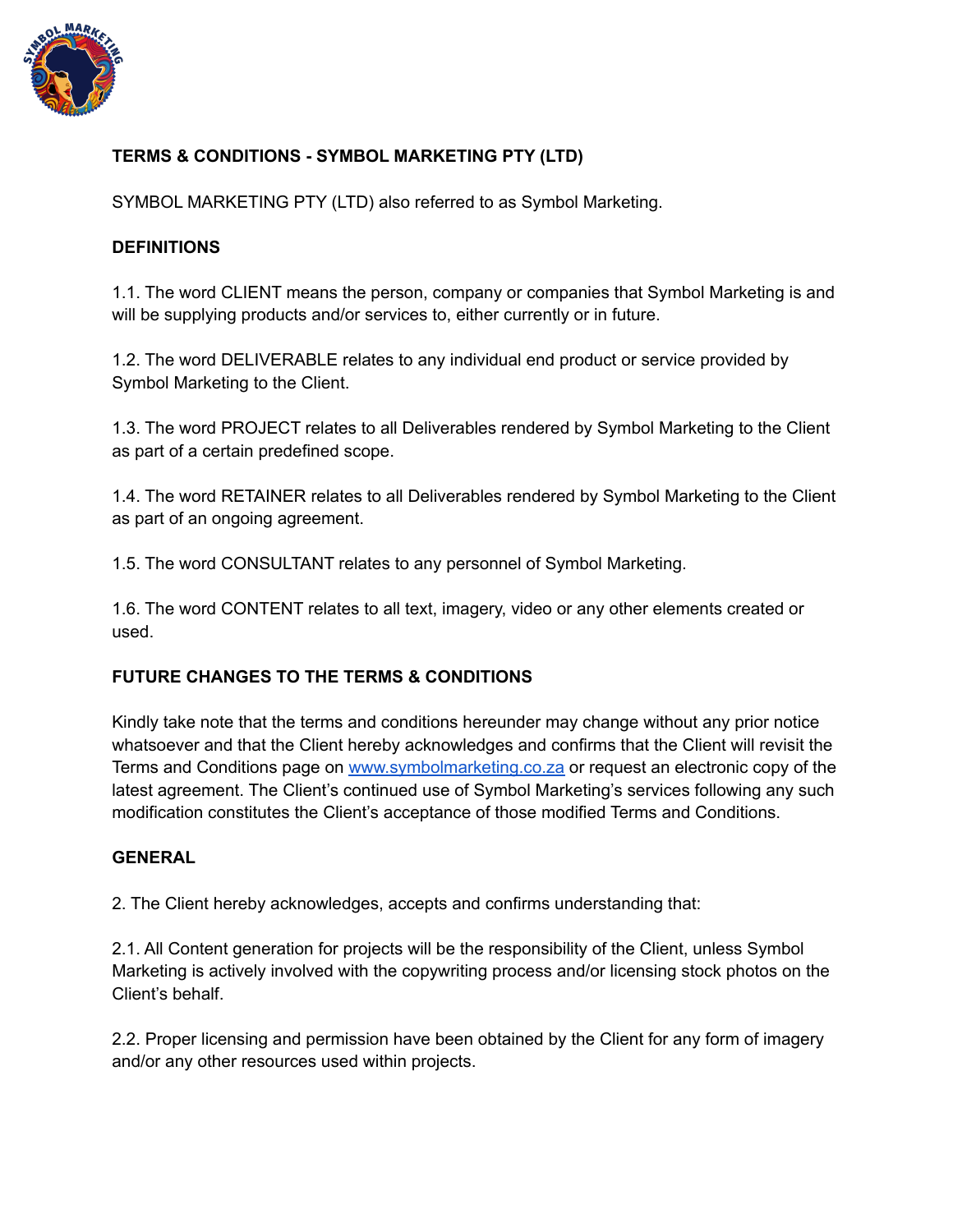

2.2.1 Symbol Marketing has the right to pause any services until the production of documentary proof is delivered and displayed to Symbol Marketing. The aforementioned proof must be provided to Symbol Marketing within reasonable time.

2.3. It is the responsibility of the Client to provide Content to Symbol Marketing, either electronically or through courier delivery.

2.4. Should the Content be of poor quality and Symbol Marketing is required to make improvements, then the Content preparation costs, billed accordingly, will be incurred by the Client.

2.5. Consultants are only available for communication online via email, zoom, whatsapp, sms or call.

2.6 If any features/products/services are not specifically mentioned as part of a Project or Retainer then the Client should assume that it is not included and should contact Symbol Marketing for confirmation.

2.7 Symbol Marketing reserves the right to refuse services to the Client.

2.7.1 An active Project or Retainer may be cancelled by Symbol Marketing and applicable costs refunded for work not completed; and

2.7.2 All work completed up until cancellation will then be handed over to the Client to conclude the cancellation.

2.8 Symbol Marketing cannot guarantee that any Deliverable is 100% unique worldwide. Symbol Marketing attempts to create original Deliverables, but coincidental similarities with other Deliverables may be unavoidable. Symbol Marketing does not take responsibility for signed off work that may be subject to future trademark or copyright challenges.

2.9. Once a Deliverable, that was specifically created for the Client by Symbol Marketing, has been signed off and approval received, then the source files and exported files will be the copyright of the Client. The Client's use of any Content that is free, open source or Content licensed on behalf of the Client by Symbol Marketing is subject to that Content's individual terms and conditions. The Client agrees to be bound by those Terms and Conditions and may ask for links to those agreements.

# **PROJECTS**

3. The Client hereby acknowledges, accepts, confirms and understands that: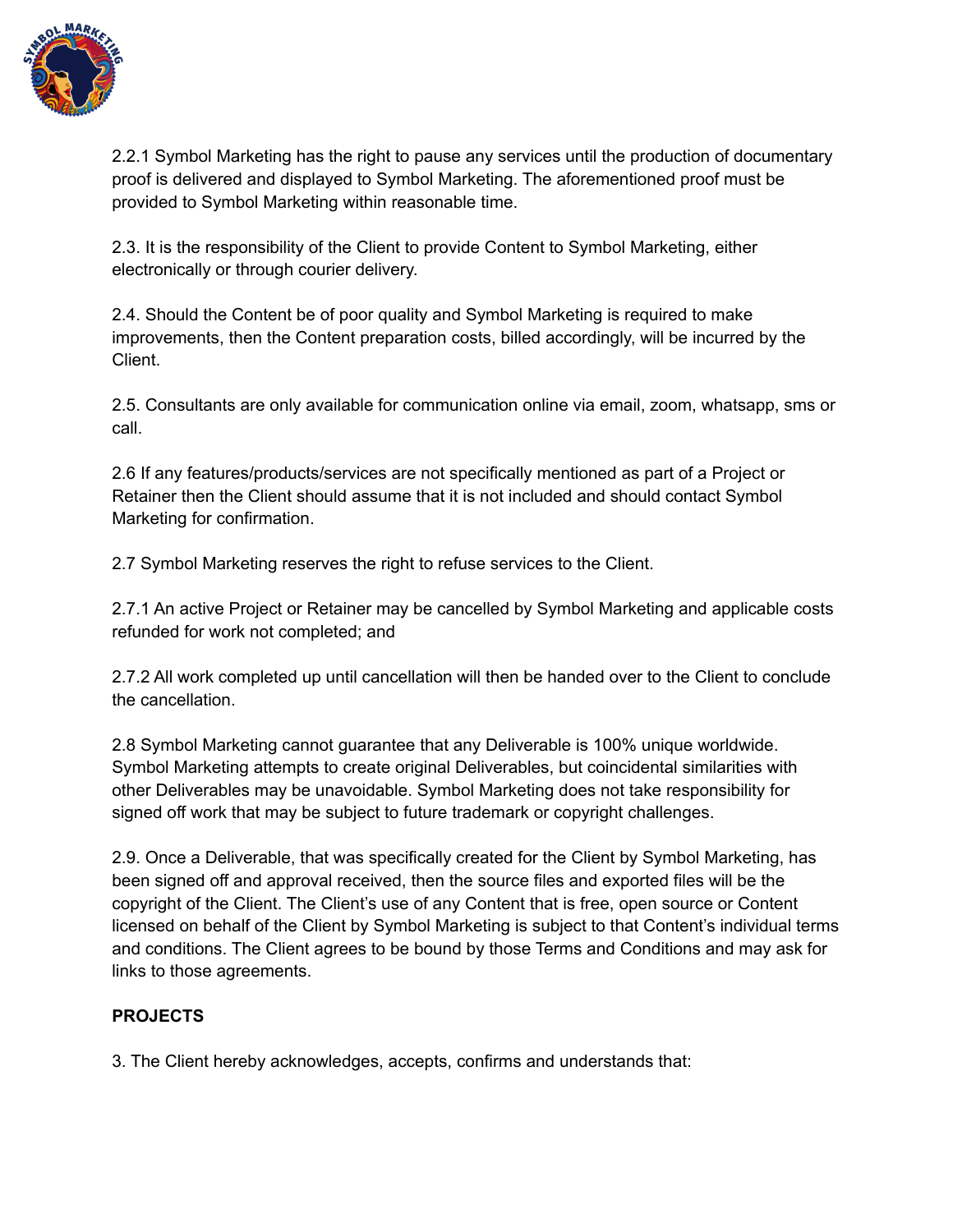

3.1. If Symbol Marketing cannot get hold of the Client through available channels/means of communication or alternatively if the client does not provide any written or verbal feedback within 10 business days since the last feedback request, causing the project to stall in any way, then Symbol Marketing will mark the project as dormant and the dormant project will be removed from the active project list.

3.1.1 A 50% cost of the total project invoice will be levied by Symbol Marketing to the Client and must be paid by the Client to reactivate the project in the future.

3.1.2 For once-off projects, 100% of the total project invoice will be levied by Symbol Marketing to the Client and must be paid by the Client before commencement of project unless otherwise agreed upon.

3.2. If the project is dormant for longer than 3 months, then the project will be terminated and all design source files will be removed from Symbol Marketing's network and database and all costs paid by the Client to Symbol Marketing will be forfeited due to the Clients breach of the terms and conditions without prejudice to any other claims Symbol Marketing may have against the Client for damages.

3.3. If the Client chooses to cancel the project for any reason, then the payment received will not be refundable and shall be accordingly forfeited.

3.3.1 In all project cancellations, the designs and their design versions will stay the copyright and property of Symbol Marketing.

3.3.2 Any copy, distribution or use of these cancelled project assets, by the Client, will constitute a copyright violation and Symbol Marketing reserves its right to take further legal action against the Client for damages suffered in any form whatsoever.

3.3.3 Symbol Marketing may choose to refund parts of a payment under special circumstances.

3.4. Only one meeting with the Client, within a 30km radius of an appropriate consultant, is included as part of a project where the project value is above R3 500.00 (THREE THOUSAND AND FIVE HUNDRED RAND). Any further meetings and/or consultations at any location that constitutes a consultation, the Client will be billed at an hourly consultation rate as agreed upon between Symbol Marketing and the Client. Online consultations incur no additional cost unless otherwise agreed upon.

# **PROJECT CHANGE REQUESTS**

4. The Client hereby acknowledges, accepts and confirms understanding that: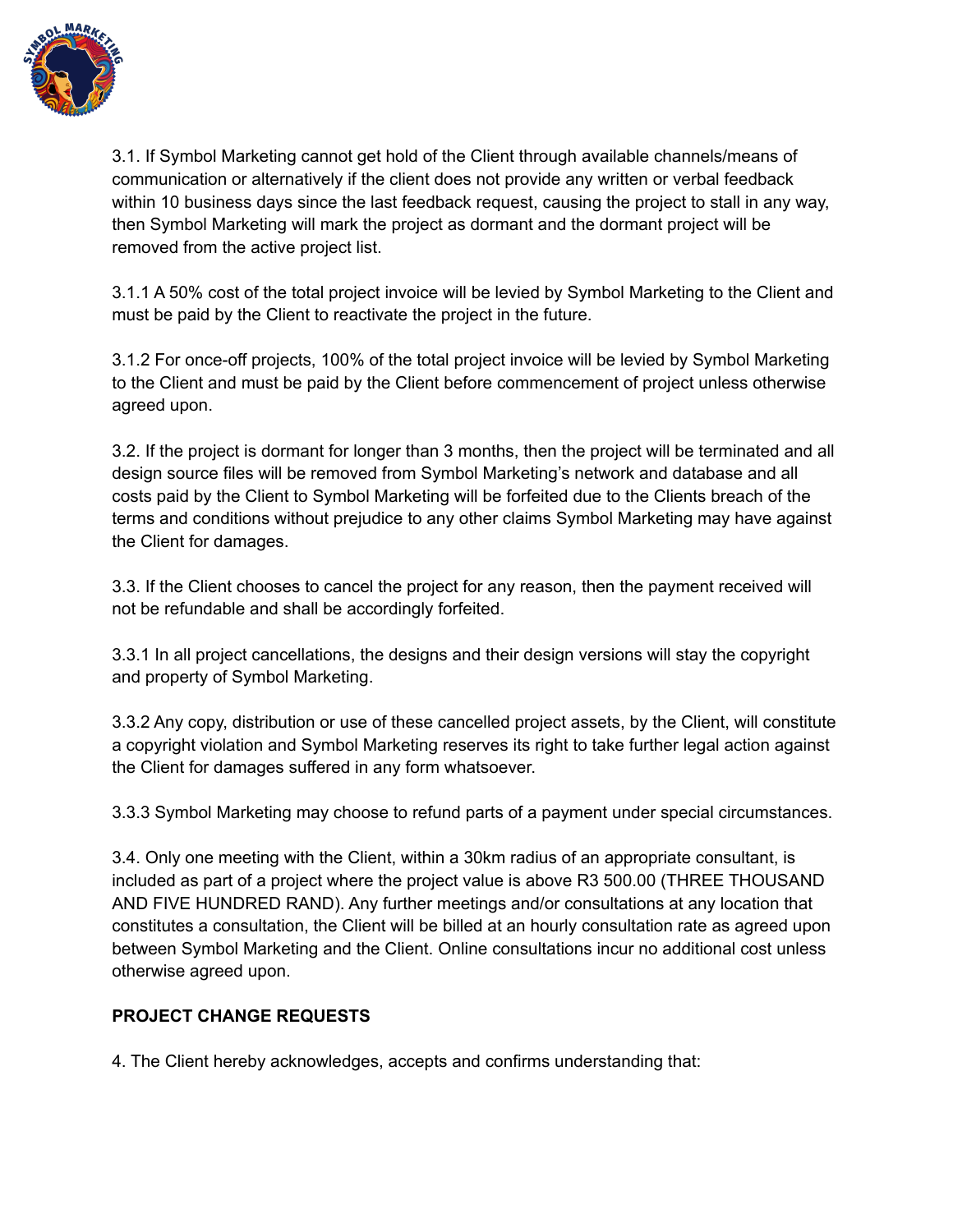

4.1. All projects include change request limits and that a change request is one or many changes, requested by the Client in one request, of, but not limited to, layout, imagery, text or other elements to a previous version of a Deliverable as part of that Project. Change request limits may be lifted on projects where previous written arrangements have been made.

Here are the current change request limits:

#### **WEBSITES**

- Websites have 2 (two) change request limits unless otherwise agreed upon by Symbol Marketing and the client. This means that the Client will have 2 (two) rounds of revisions consisting of change requests, to their website at no additional cost.
- Failure to meet this limit will result in an hourly rate of R150 per hour to incur for all changes over and above those that were requested during the two (2) revisions.

#### GRAPHIC DESIGNS

- Graphic designed work has 2 (two) change request limits unless otherwise agreed upon by Symbol Marketing and the client. This means that the Client will have 2 (two) rounds of revisions consisting of change requests, to the work at no additional cost.
- Failure to meet this limit will result in an additional fee.

## ADDITIONAL

- Any additional work that requires changes has 2 (two) change request limits unless otherwise agreed upon by Symbol Marketing and the client. This means that the Client will have 2 (two) rounds of revisions consisting of change requests, to the work at no additional cost.
- Failure to meet this limit will result in an additional fee.

It is the duty of the client to ensure that all feedback provided to any person(s) of Symbol Marketing is clear and concise. If a client has any questions, they are welcome to call, whatsapp or email Symbol Marketing for clarity.

4.2. In each Deliverable, where the project change request limit has been reached, the Client may request additional changes at an hourly rate. This hourly rate can be requested by clients from Symbol Marketing.

Once work commences, any changes made and time spent on the project within the 1 (one) hour duration constitutes 1 (one) hour work.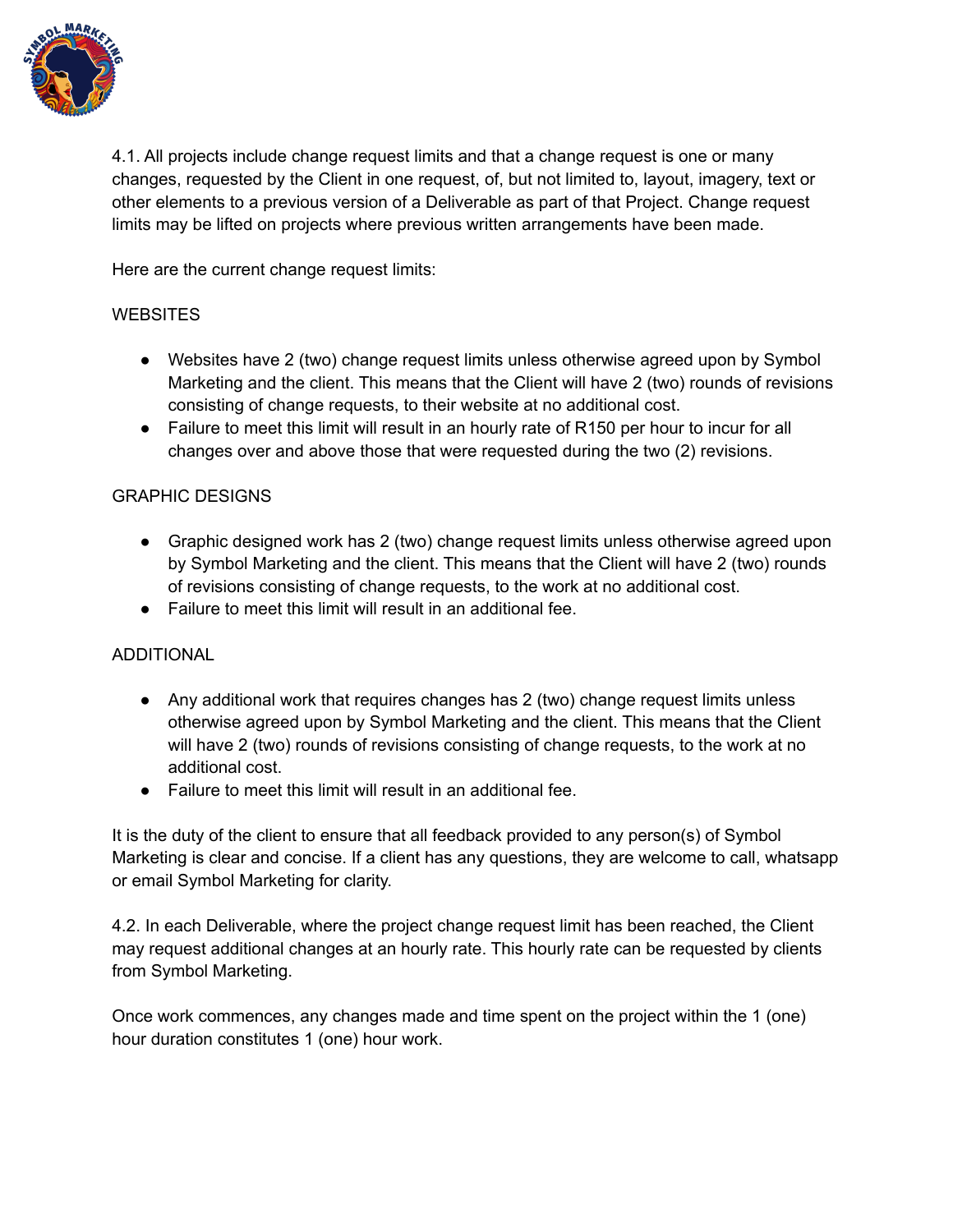

4.3. If individual representatives of the Client submit change requests then each request would count towards the revisions already used. The Client should therefore give combined feedback to avoid wasting revisions.

# **PAYMENTS**

Debtor agrees he/she/it owes Debtee(Symbol Marketing) a customised fee each month, depending on the services rendered.

The Parties agree to the following Payment Plan.

- Invoice will be sent out on 21st and 25th of each month respectively and payment is due on/before the due date on the invoice unless otherwise agreed upon between parties.
- The following defaults will apply if payment is late:
	- One day or two days after the invoice due date, the debtor will get a late payment reminder via one of the following channels - email/message/Whatsapp/verbal communication/phone call - from Symbol Marketing.
	- $\circ$  In the event that debtors are unable to make payment, we offer leniency and they will have a 5 day grace period. These 5 days include weekends.
	- Failure to make payment within five days (5 days) will give Debtee, Symbol Marketing, permission to add a late payment fee of R150.00 per day automatically to the Debtor's invoice or allow Symbol Marketing to deactivate/switch off services until payment is made. In the event of website hosting, clients hosting will be switched off and they will need to pay outstanding invoice and any additional fees that may incur to reactive.
	- $\circ$  If Debtor still fails to make payment after incurring 5 days of the penalty fee, Symbol Marketing reserves the right to take legal action and/or any necessary action seen fit.
	- $\circ$  This legal action/necessary action is dependent on Symbol Marketing.
- In the event of a dispute resulting in legal action, the successful party will be entitled to its legal fees, including, but not limited to its attorneys' fees, collection fees and the like.
- The Parties agree that this Agreement shall be governed by the State and/or Country in which both Parties reside/do business. In the event that the Parties reside/do business in different States and/or Countries, this Agreement shall be governed by universal law.

# **CHARGES**

Charges for services to be provided by Symbol Marketing are defined in the project quotation that the Client receives via e-mail. Quotations are valid for a period of 30 days. Symbol Marketing reserves the right to alter or decline to provide a quotation after expiry of the 30 days.

Unless agreed otherwise with the Client, all website design services require an advance payment of a minimum of fifty (50) percent of the project quotation total before the work is supplied to the Client for review unless otherwise agreed upon. The remaining fifty (50) percent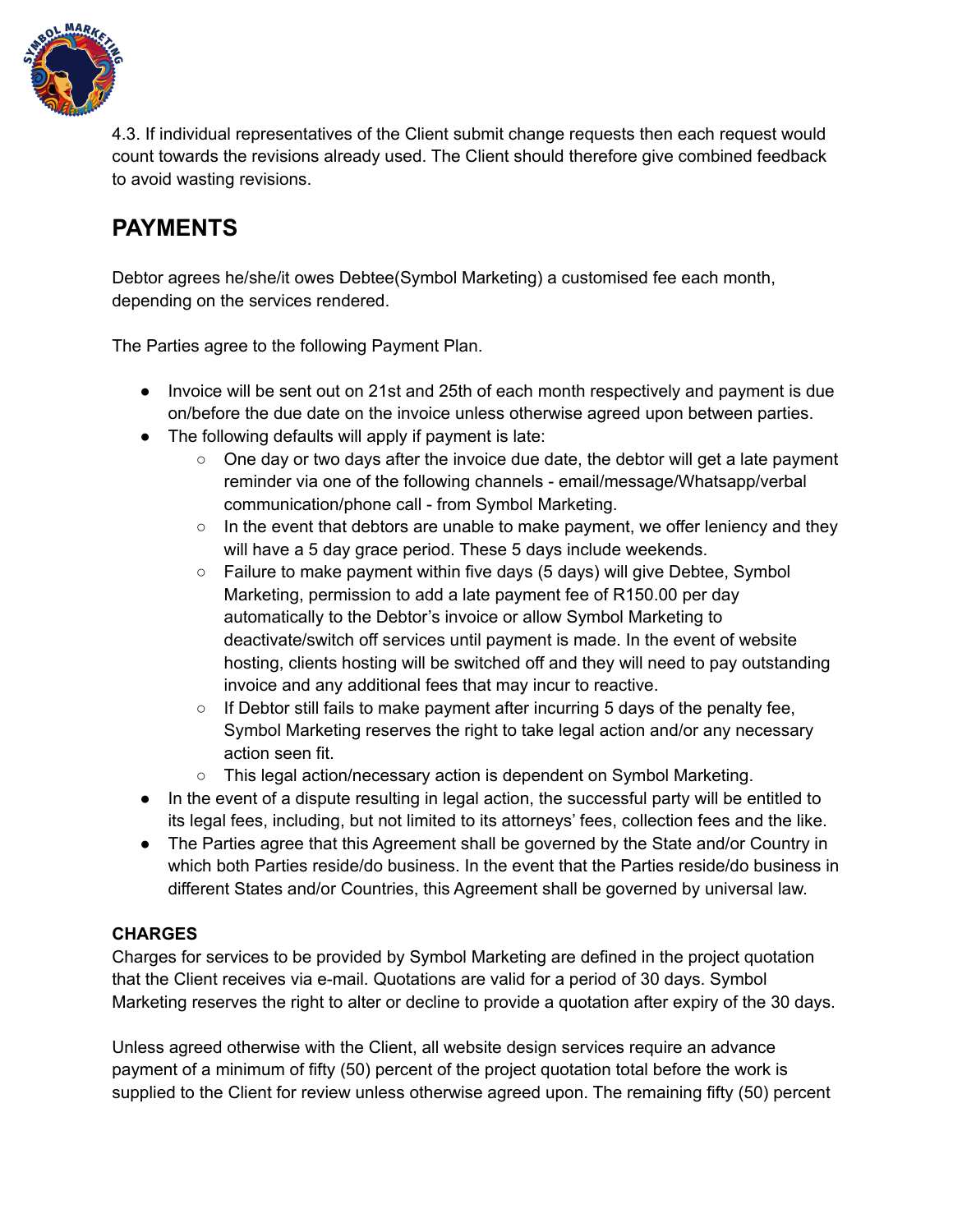

of the project quotation total is due upon completion of the work, prior to upload to the server or release of materials.

Payment for services is due by bank transfer. No cash will be accepted. Bank details will be made available on invoices.

# **RETAINERS**

5. The Client hereby acknowledges, accepts and confirms understanding that:

5.1. The Retainer is a prepaid, recurring service where hours are bought at an hourly rate. The minimum allocated time per task is zero hours, thirty minutes (30 minutes).

5.2. The Retainer may initially consist of Phases with a specific scope of Deliverables each. Once these Phases are completed then the Retainer will move into a month to month Growth Phase. The Retainer will automatically renew at the end of each month for another month, unless the Client requests a cancellation.

5.3. Source files and exported file formats of Deliverables may be handed over immediately to the Client once the Client has signed them off.

5.4. Any time that is not used by the end of the month will not be added to the next month's time balance. Symbol Marketing will generally choose to allocate unspent time to the following month if Symbol Marketing is engaged in constant, constructive communication with the Client.

5.5. The Retainer time is only used for time spent by Consultants. It cannot be used for allocating printing costs, advertising budgets, licensing costs or related items. Those would be paid separately to Symbol Marketing or applicable Third Party providers. If the cost of an item is low then Symbol Marketing may decide to allocate its value as time to reduce administration and billing overhead for the Client.

5.6. The Retainer hourly rate may increase over time and the Client will be informed of any increases in advance.

5.7. If a Retainer is cancelled by the Client and the Retainer time balance is in the negative, then the Client needs to settle the balance. Symbol Marketing will generate a final invoice for the outstanding amount and the same will be delivered to the client within a reasonable time.

5.8. A Retainer may be cancelled with a 30 calendar day notice. Symbol Marketing will attempt to allocate any available Retainer time to constructive tasks within those 30 days, assuming constructive Client communication. Any unused time will expire on the last day without refund.

## **CLIENT REVIEW**

Symbol Marketing will provide the Client with an opportunity to review the appearance and content of the website during the design phase and once the overall website development is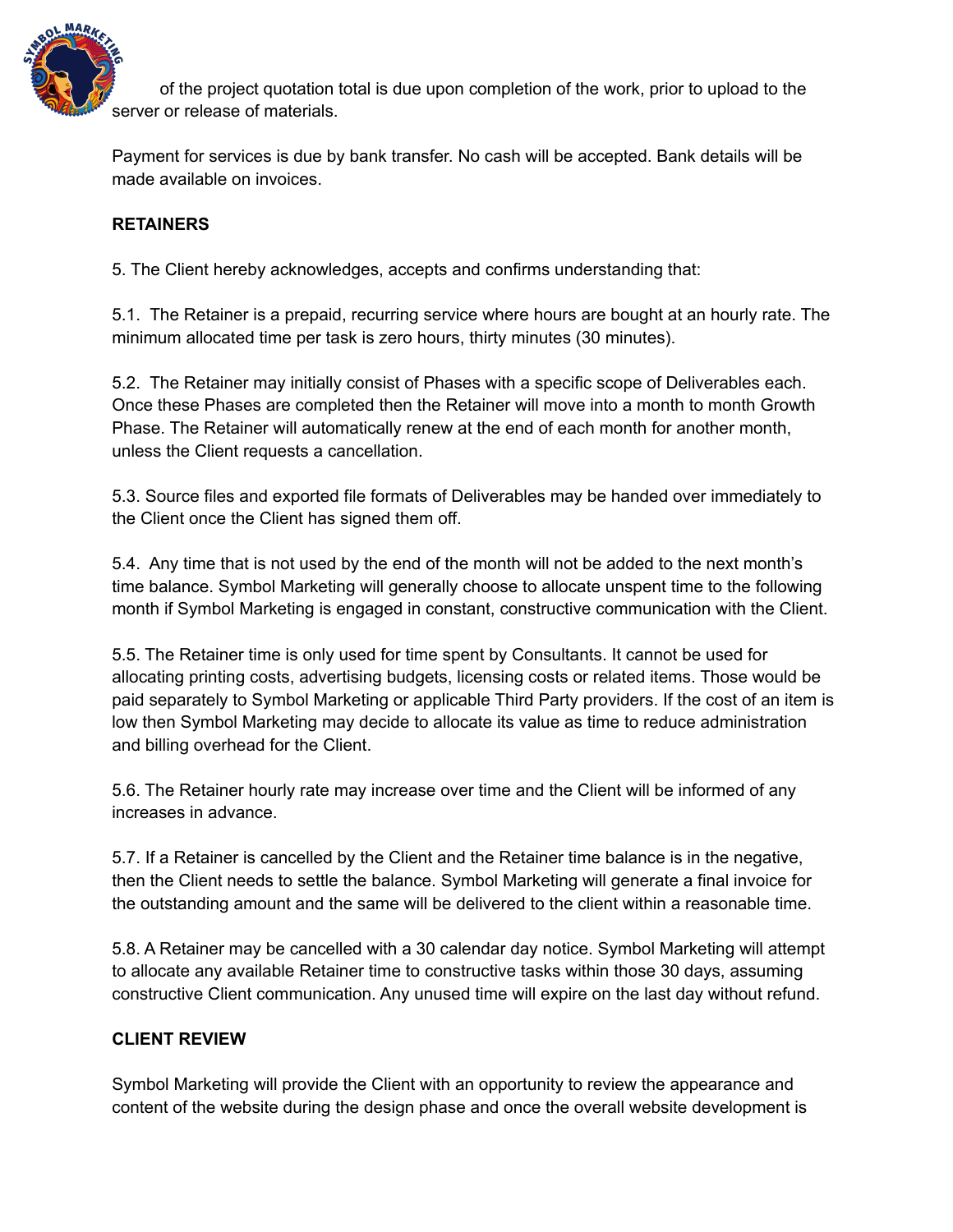

completed. At the completion of the project, such materials will be deemed to be accepted and approved unless the Client notifies Symbol Marketing otherwise within ten (10) working days of the date the materials are made available to the Client.

# **TURNAROUND TIME AND CONTENT CONTROL**

Symbol Marketing will install and publicly post or supply the Client's website by the date specified, or at date agreed with Client upon Symbol Marketing receiving initial payment, unless a delay is specifically requested by the Client and agreed by Symbol Marketing.

In return, the Client agrees to delegate a single individual as a primary contact to aid Symbol Marketing with progressing the commission in a satisfactory and expedient manner.

During the project, Symbol Marketing will require the Client to provide website content; text, images, movies and sound files and any additional content that might be required.

# **FAILURE TO PROVIDE REQUIRED WEBSITE CONTENT**

Symbol Marketing is a small business, to remain efficient we must ensure that work we have scheduled is carried out at the scheduled time. On occasions we may have to reject offers for other work and enquiries to ensure that your work is completed at the time arranged.

This is why we ask that you provide all the required information in advance. On any occasion where progress cannot be made with your website because we have not been given the required information in the agreed time frame, and we are delayed as a result, we reserve the right to impose a surcharge.

If you agree to provide us with the required information and subsequently fail to do within two week of project commencement we reserve the right to close the project and the balance remaining becomes payable immediately.

NOTE: Text content should be delivered as a Microsoft Word, pdf, Google Doc, email (or similar) document with the pages in the supplied document representing the content of the relevant pages on your website.

## **ADDITIONAL EXPENSES**

Client agrees to reimburse Symbol Marketing for any additional expenses necessary for the completion of the work. Examples would be purchase of special fonts, stock photography etc.

## **WEB BROWSERS**

Symbol Marketing makes every effort to ensure websites are designed to be viewed by the majority of visitors. Websites are designed to work with the most popular current browsers (e.g. Firefox, Internet Explorer, Google Chrome, etc.). Client agrees that Symbol Marketing cannot guarantee correct functionality with all browser software across different operating systems.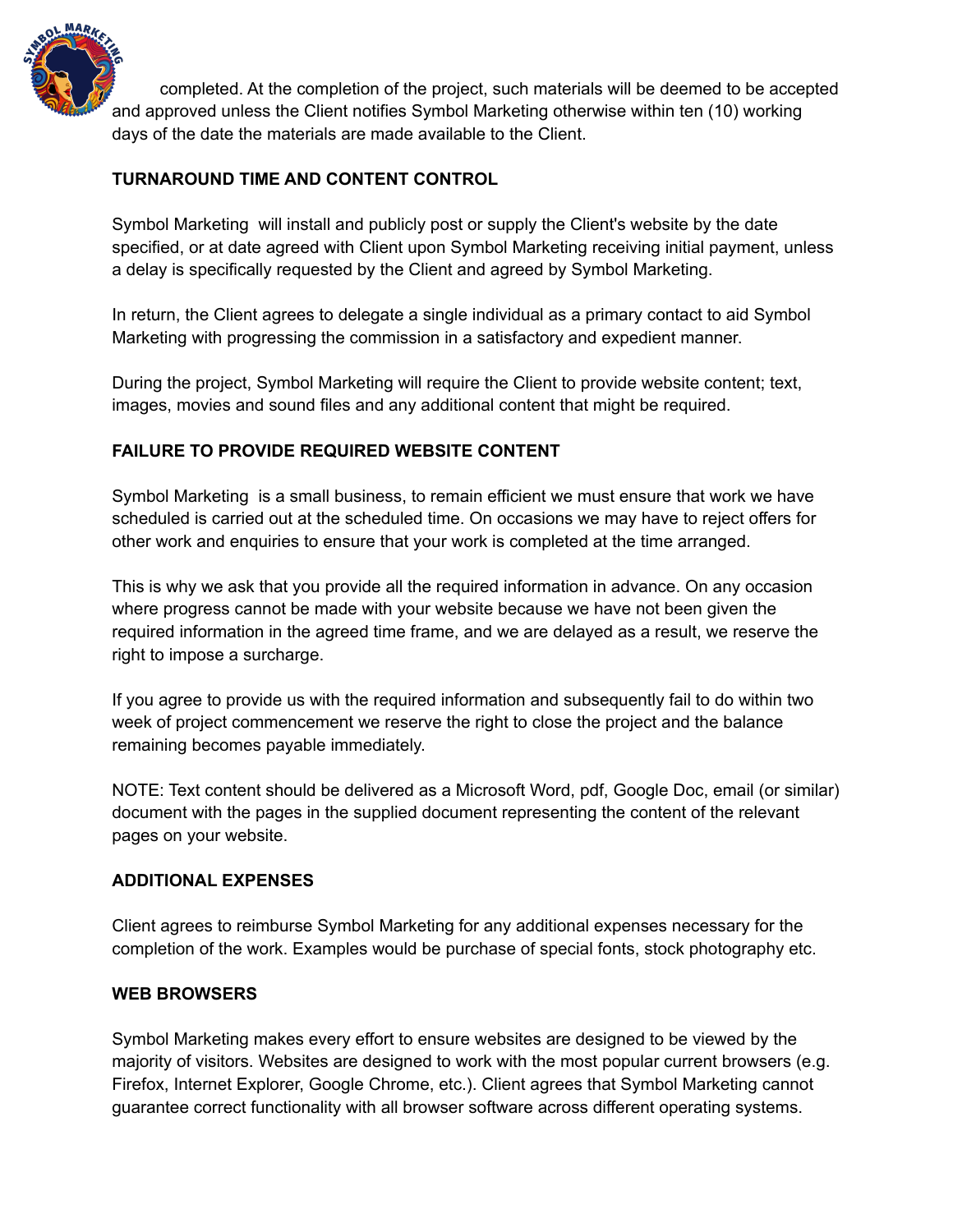

Symbol Marketing cannot accept responsibility for web pages which do not display acceptably in new versions of browsers released after the website has been designed and handed over to the

Client. As such, Symbol Marketing reserves the right to quote for any work involved in changing the website design or website code for it to work with updated browser software.

# **DEFAULT**

Accounts unpaid five (5) days after the invoice due date will be considered in default. If the Client in default maintains any information or files on Symbol Marketing's Web space, Symbol Marketing will, at its discretion, remove all such material from its web space.

Symbol Marketing is not responsible for any loss of data incurred due to the removal of the service. Removal of such material does not relieve the Client of the obligation to pay any outstanding charges assessed to the Client's account. Clients with accounts in default agree to pay Symbol Marketing reasonable expenses, including legal fees and costs for collection by third-party agencies, incurred by Symbol Marketing in enforcing these Terms and Conditions.

#### **TERMINATION**

Termination of services by the Client must be requested in a written notice and will be effective on receipt of such notice. Telephone requests for termination of services will not be honoured until and unless confirmed in writing. The Client will be invoiced for work completed to the date of first notice of cancellation for payment in full within ten (10) working days.

#### **INDEMNITY**

All Symbol Marketing may be used for lawful purposes only. You agree to indemnify and hold Symbol Marketing harmless from any claims resulting from your use of our service that damages you or any other party.

## **COPYRIGHT**

The Client retains the copyright to data, files and graphic logos provided by the Client, and grants Symbol Marketing the rights to publish and use such material. The Client must obtain permission and rights to use any information or files that are copyrighted by a third party. The Client is further responsible for granting Symbol Marketing permission and rights for use of the same and agrees to indemnify and hold harmless Symbol Marketing from any and all claims resulting from the Client's negligence or inability to obtain proper copyright permissions. A contract for website design and/or placement shall be regarded as a guarantee by the Client to Symbol Marketing that all such permissions and authorities have been obtained. Evidence of permissions and authorities may be requested.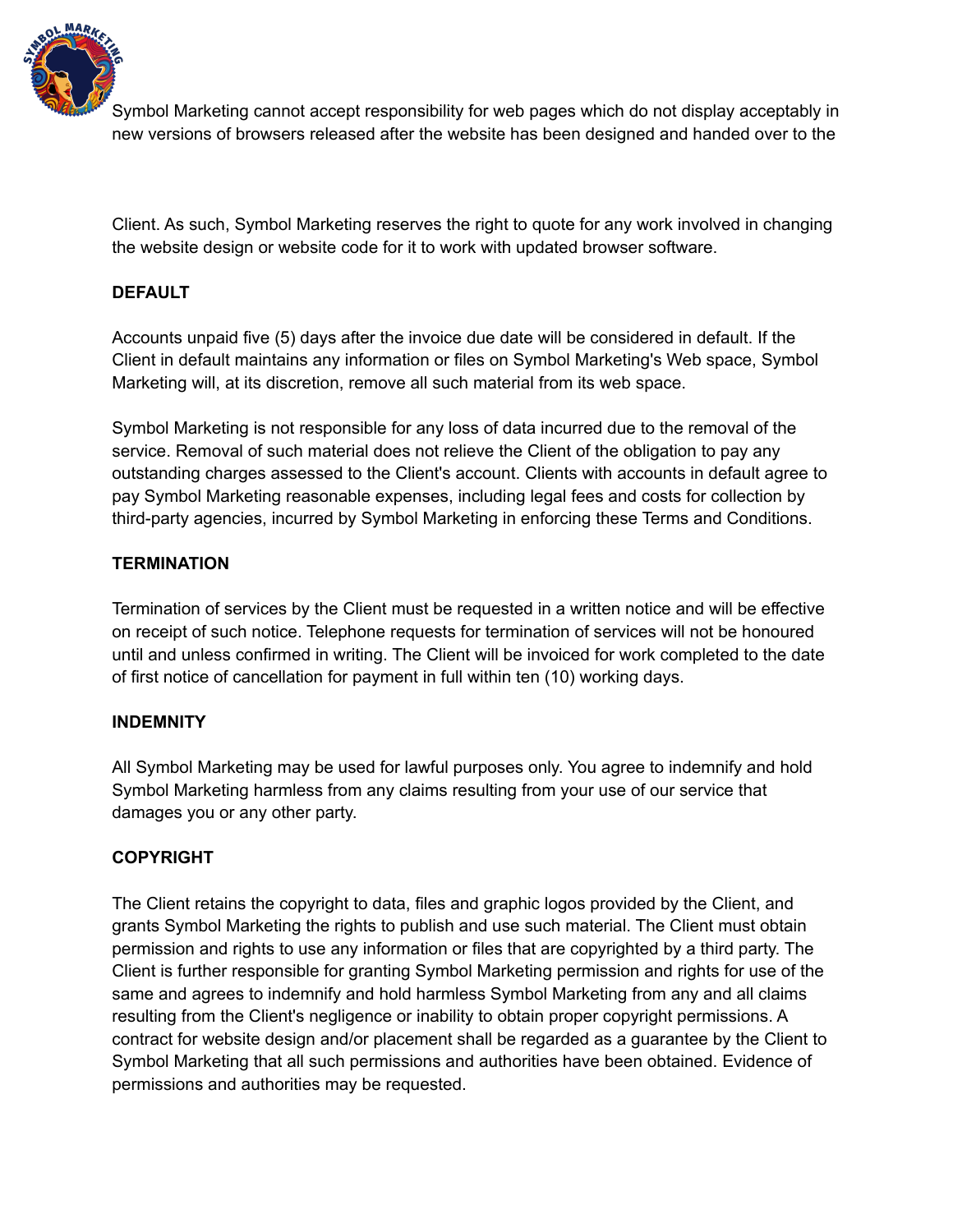

# **STANDARD MEDIA DELIVERY**

Unless otherwise specified in the project quotation, this Agreement assumes that any text will be provided by the Client in electronic format and that all photographs and other graphics will be provided physically in high quality format electronically in .gif, .jpeg, .png or .tiff format. Although every reasonable attempt shall be made by Symbol Marketing to return to the Client any images or printed material provided for use in creation of the Client's website, such return cannot be guaranteed.

## **DESIGN CREDIT**

A link to Symbol Marketing will appear in either small type or by a small graphic at the bottom of the Client's website. If a graphic is used, it will be designed to fit in with the overall site design. The Client also agrees that the website developed for the Client may be presented in Symbol Marketing's portfolio.

## **ACCESS REQUIREMENTS**

If the Client's website is to be installed on a third-party server, Symbol Marketing must be granted temporary read/write access to the Client's storage directories which must be accessible via FTP. Depending on the specific nature of the project, other resources might also need to be configured on the server.

#### **POST-PLACEMENT ALTERCATIONS**

Symbol Marketing cannot accept responsibility for any alterations caused by a third party occurring to the Client's pages once installed. Such alterations include, but are not limited to additions, modifications or deletions.

#### **ADDITIONAL**

These Terms and Conditions supersede all previous representations, understandings or agreements. The Client's signature below or payment of an advance fee constitutes agreement to and acceptance of these Terms and Conditions. Payment online is an acceptance of our terms and conditions.

#### **GOVERNING LAW**

This Agreement shall be governed by South African Law.

#### **LIABILITY**

Symbol Marketing hereby excludes itself, its Employees and or Agents from all and any liability from: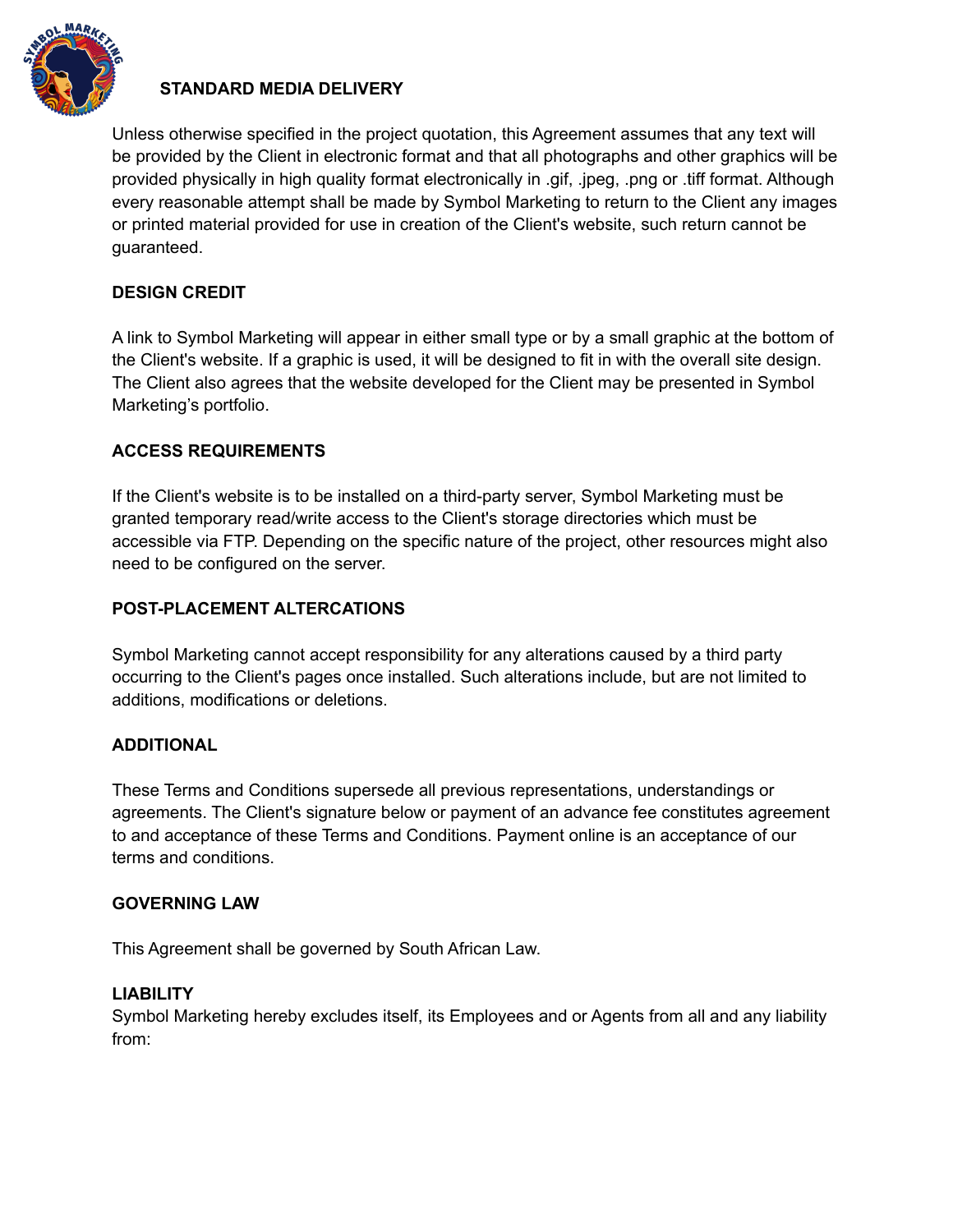

- Loss or damage caused by any inaccuracy;
- Loss or damage caused by omission;
- Loss or damage caused by delay or error, whether the result of negligence or other cause in the production of the web site;
- Loss or damage to clients' artwork/photos, supplied for the site. Immaterial whether the loss or damage results from negligence or otherwise.
- The entire liability of Symbol Marketing to the Client in respect of any claim whatsoever or breach of this Agreement, whether or not arising out of negligence, shall be limited to the charges paid for the Services under this Agreement in respect of which the breach has arisen.

## **SEVERABILITY**

In the event any one or more of the provisions of this Agreement shall be held to be invalid, illegal or unenforceable, the remaining provisions of this Agreement shall be unimpaired and the Agreement shall not be void for this reason alone. Such invalid, illegal or unenforceable provision shall be replaced by a mutually acceptable valid, legal and enforceable provision, which comes closest to the intention of the parties underlying the invalid.

## **SIGN OFF**

6. The Client hereby acknowledges, accepts and confirms understanding that:

6.1. Sign off is the act where the Client accepts, via email or any other written format that can be stored and archived, a Deliverable as 100% completed to their initial requirement and to their ultimate satisfaction thereof.

6.2. Once the Client gives sign off on a Project or Retainer Deliverable, then that Deliverable is declared and deemed as finalized. Any change requests on a signed off Project Deliverable will be quoted for at an hourly rate. Change requests for Retainer Deliverables are only limited by the amount of time available within the retainer to implement those changes.

6.3. Giving sign off on a Project requires the Client to immediately settle any and/or all outstanding fees, unless other alternate prior written arrangements are in effect and in agreement with Symbol Marketing.

6.4. It is the sole responsibility of the Client to ensure that all aspects of a Deliverable are 100% accurate before giving sign off.

6.5. If signed off artwork contains errors that the Client did not notice, then the resulting implementation costs will be for the Client's account.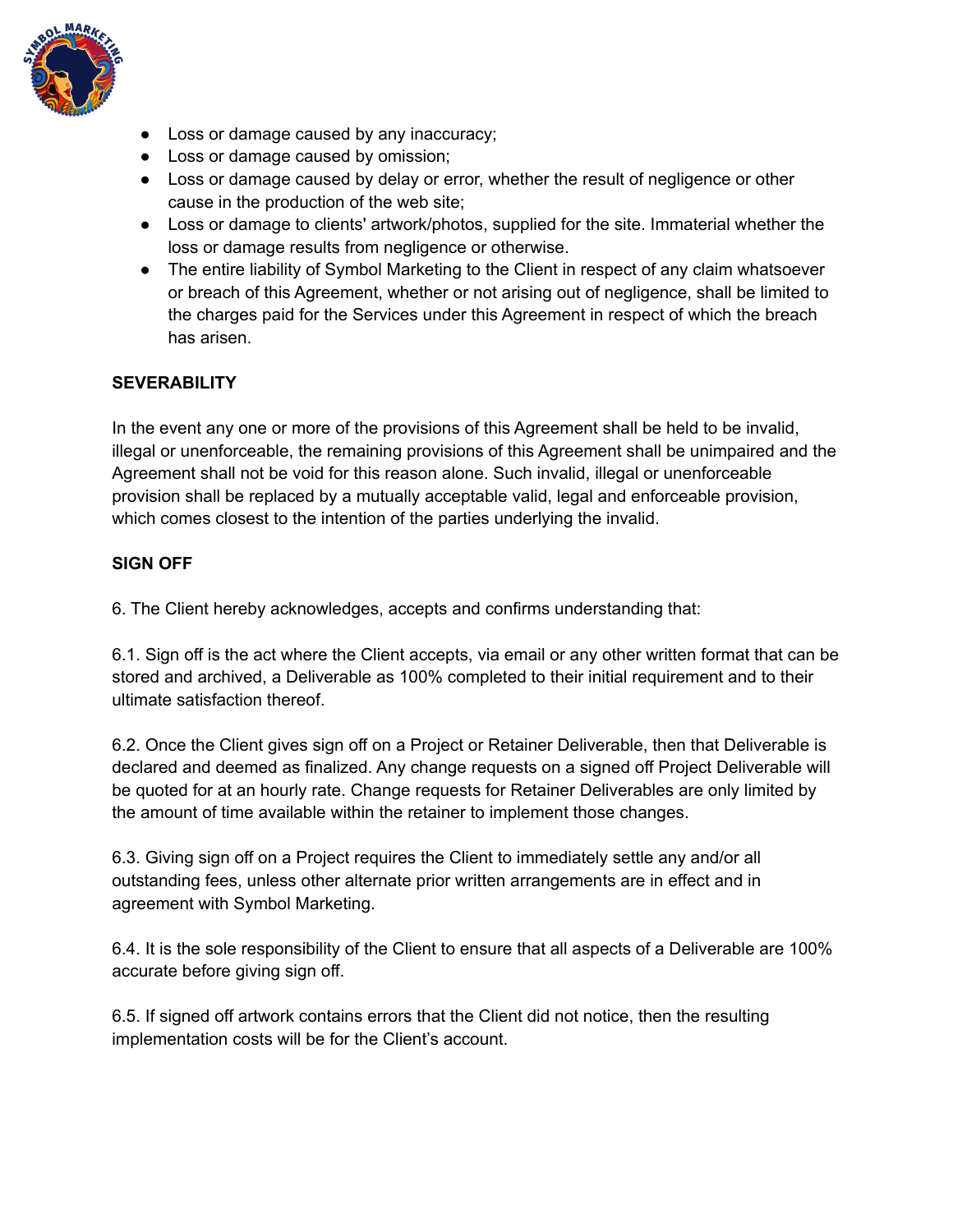

6.6. As soon as the Client gives sign off on a Deliverable the Client automatically accepts all liabilities that might arise from the Deliverable as a whole.

# **BACKUPS**

7. The Client hereby acknowledges, accepts and confirms understanding that:

7.1. Symbol Marketing will hand over the source files and standard exported files formats to the Client via email. It is up to the Client to ensure that it is backed up. Symbol Marketing does not offer backup services although it may or may not store it as part of an archiving process.

7.2. Once a website has been set live on the Client's domain then it is up to the Client to ensure that they have regular backups made of the website, either directly or through their hosting company. The Client needs to back up their own email accounts regularly. If the client is hosted with Symbol Marketing, we will ensure regular backups are made accordingly.

7.3. Symbol Marketing does not offer or guarantee backups of Deliverables. Symbol Marketing may choose to store files as part of regular internal archiving processes. It is the Client's responsibility to request copies of important files, if not already provided, and to store it safely.

# **EMAIL AND WEB HOSTING**

This point only applies if the Client is using Symbol Marketing for email, website, domain or related internet hosting.

8. The Client hereby acknowledges, accepts and confirms understanding that:

8.1 Symbol Marketing provides all email, website and related hosting services through XNEELO (www.xneelo.co.za) (Previously known as Hetzner SA). "Symbol Marketing" below refers to the services that Symbol Marketing makes available to the Client through XNEELO's services. Symbol Marketing is dependent on the current state of the XNEELO network and the Terms and Conditions of that company.

8.2 Symbol Marketing reserves the right to block, deactivate or terminate any email and web hosting services due to abuse, non-payment and any reason where offering the service falls outside the original agreement. All Service fees must be paid as soon as they are due.

8.3 A domain, email accounts, website and any associated data will be deleted if payment is not made when due. Symbol Marketing will attempt to request outstanding payment first and then block a domain. If a domain is blocked and no communication regarding payment is received for 10 business days then Symbol Marketing will start the deletion process. Deleted domains would then become available again for registration by any third party.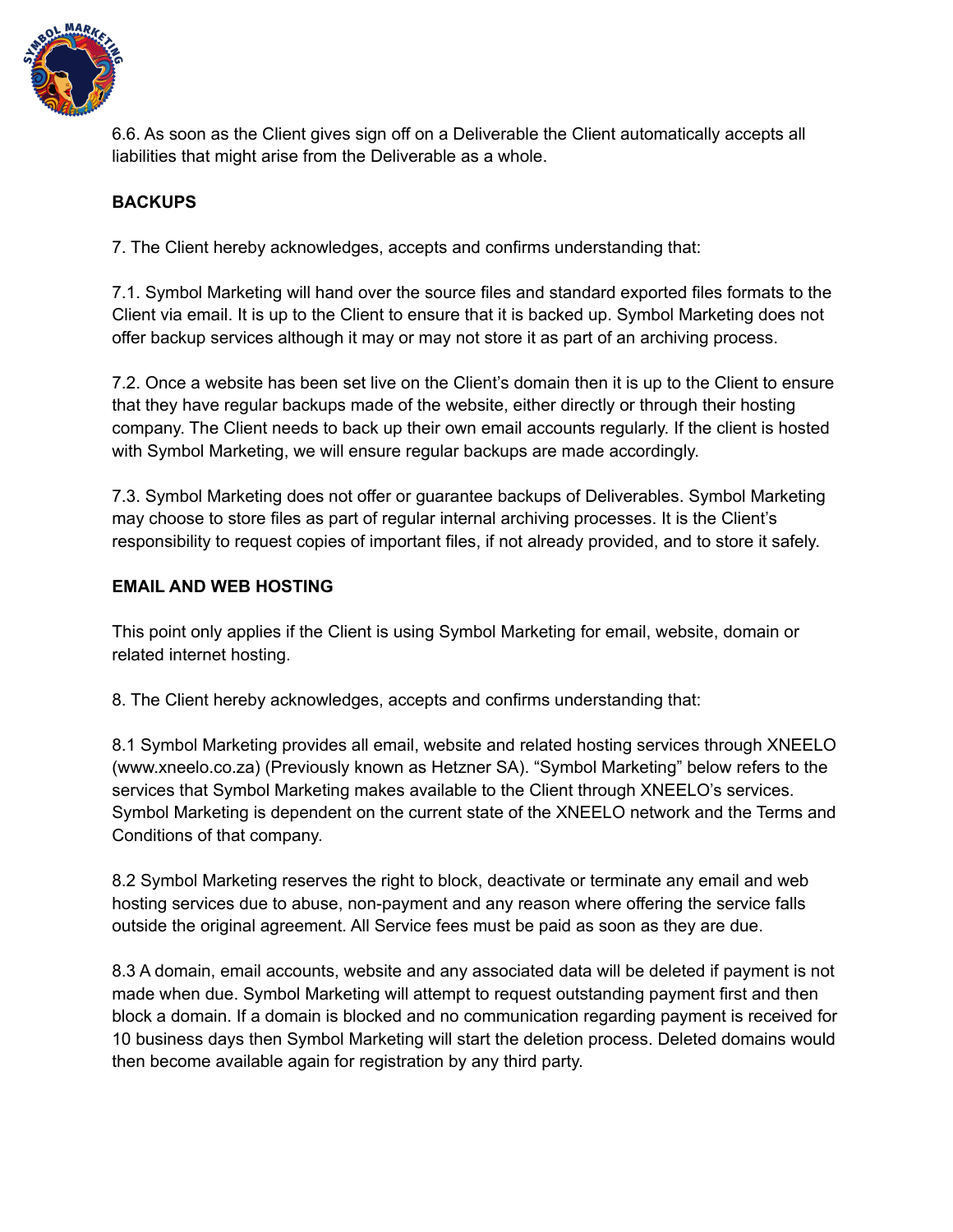

8.4 If XNEELO notifies Symbol Marketing of any security violations then Symbol Marketing will inform the Client as soon as possible, using the resources available to Symbol Marketing at that time. The Client will be notified via email to take appropriate action such as the changing of passwords. Symbol Marketing will inform the Client using the email address or addresses that it has on record, which may or may not be up to date. The Client would need to take the required actions and contact Symbol Marketing if there are any queries about the action to take.

8.5 The Client indemnifies Symbol Marketing from any liability arising from any civil or criminal proceedings instituted against Symbol Marketing for any loss or damage.

8.5.1. The Client further indemnifies Symbol Marketing for any loss or damages the Client or a third party may suffer because of any interruption, security compromise or unavailability of the services.

8.6 The Client indemnifies Symbol Marketing from being held liable for any and all losses the Client may have suffered or from legal action taken against Symbol Marketing as a result of:

8.6.1 the use of the Services, or any downtime, outage, security violations, degradation of the network, interruption in or unavailability of the Services.

8.6.2 Included within the range of downtime, outage, degradation of the network, interruption, or unavailability of the Services is any of the following:

8.6.2.1 software or hardware service, repairs, maintenance, upgrades, modification, alterations, replacement or relocation of premises affecting the Services, non-performance or unavailability of any of the services given by an electronic communications network or service provider, including, line failure, or in any international services or remote mail Servers, non-performance or unavailability of external communications networks to which the Client or Symbol Marketing network infrastructure is connected, and repairs, maintenance, upgrades, modifications, alterations or replacement of any hardware forming part of the Services, or any faults or defects in the hardware.

8.7 Symbol Marketing will not be responsible for any breach of the email and web hosting agreement caused by circumstances beyond Symbol Marketing's control, including but not limited to: fire, earthquake, flood, civil strike, compliance with government orders, failure of any supplier of electricity as well as no electronic communication service.

8.8 Symbol Marketing reserves the right to take any action it finds necessary to preserve the security and reliable operation of Symbol Marketing's infrastructure. The Client may not do anything, or permit anything to be done, that will compromise Cognite's security.

8.9 Symbol Marketing has systems in place to assist with its critical technical infrastructure to recover from a natural or human induced disaster.